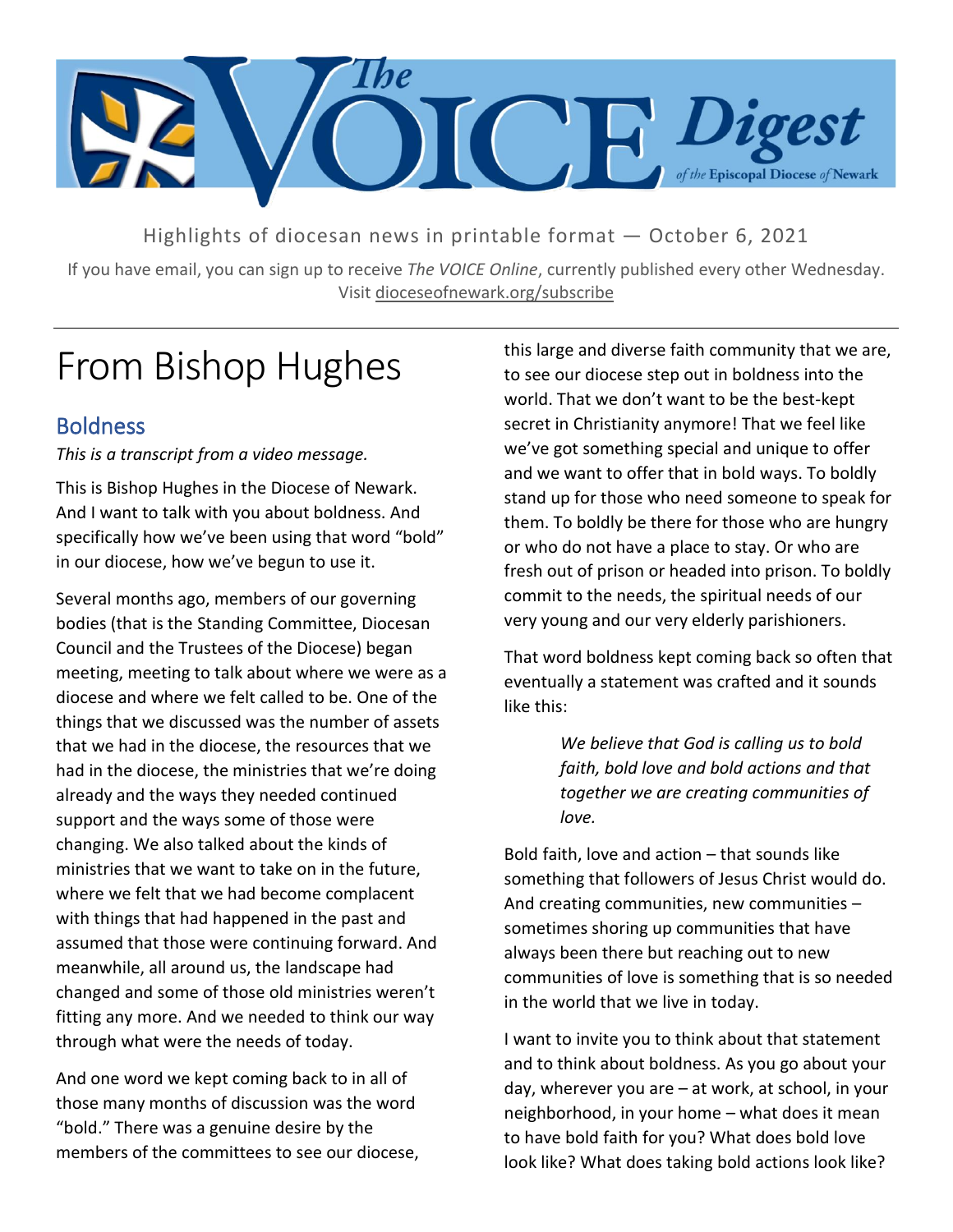And then, how do we together – how do we together create communities of love in this diverse place that we live that is Northern New Jersey?'

I hope that word sticks with you; I'm looking forward to seeing us explore it. We have only just begun to think about this and I invite you into thinking about it with us. Boldness.

### Stories from Our Congregations St. George's supports mobile COVID vaccine team

#### *By Ron Garner*

In our parish profile at St. George's, Maplewood, one of the desires identified by the parish was to expand the congregation's impact beyond its immediate South Orange/Maplewood community. The Rev. Grant Mansfield, called as our new rector in early 2020, recognized that St. George's historical commitment to social justice was an opportunity to expand the congregation's outreach efforts.

Deacon Sun Spriggs took on this challenge and found a willing partner in The First Congregational Christian Church of Irvington, NJ (FCCC). This United Church of Christ (UCC) parish, led by Pastor Dolores A. Watson, is a fixture of the African-American and Caribbean community of Irvington.

Pastor Watson has attracted a collective of disciples who work tirelessly to deliver services to the community. They include the exuberant Alison Bryant who runs the Church Women United Food Pantry (CWU), offering weekly help to clients.

Alison has invited North Jersey Community Research Initiative (NJCRI) to provide COVID vaccinations for people visiting the pantry. One of the largest community-based providers of HIV/AIDS care and treatment in New Jersey, NJCRI has also taken on the job of bringing COVID vaccines and

info to the public, deploying teams to sites throughout Essex County.

On September 23, St. George's collaborated with these partners through the efforts of a small group of volunteers who assisted with research questionnaires for vaccination recipients, and offered fruit and water to food pantry clients, as well as volunteers from our partner church and NJCRI. For NJCRI, this was their third site of the day.

After speaking with the NJCRI team, we hope to bring the vaccination van to St. George's and offer all eligible persons in our community a convenient way to get their shot. The team would return to administer shots to those who require a second dose.

We also had a chance to speak with Pastor Watson, who has amazing goals to more fully support the community. In addition to the food pantry, they also run a program for high school students. Pastor Watson wants to add a women's shelter and a community commercial kitchen, and to expand the afterschool program.

This opportunity to engage with each of these community groups was a mutually rewarding effort in St. George's outreach to the wider community.

# Diocesan Announcements

### Third BCEF Call of 2021: Trinity & St. Philip's Cathedral, Newark

*The Bishop's Church Emergency Fund (BCEF) provides financial support for church buildings in the diocese needing repairs and renovation, usually with a special focus on emergency and unforeseen needs. Through the BCEF, you can support the critical needs identified by the Bishop.*